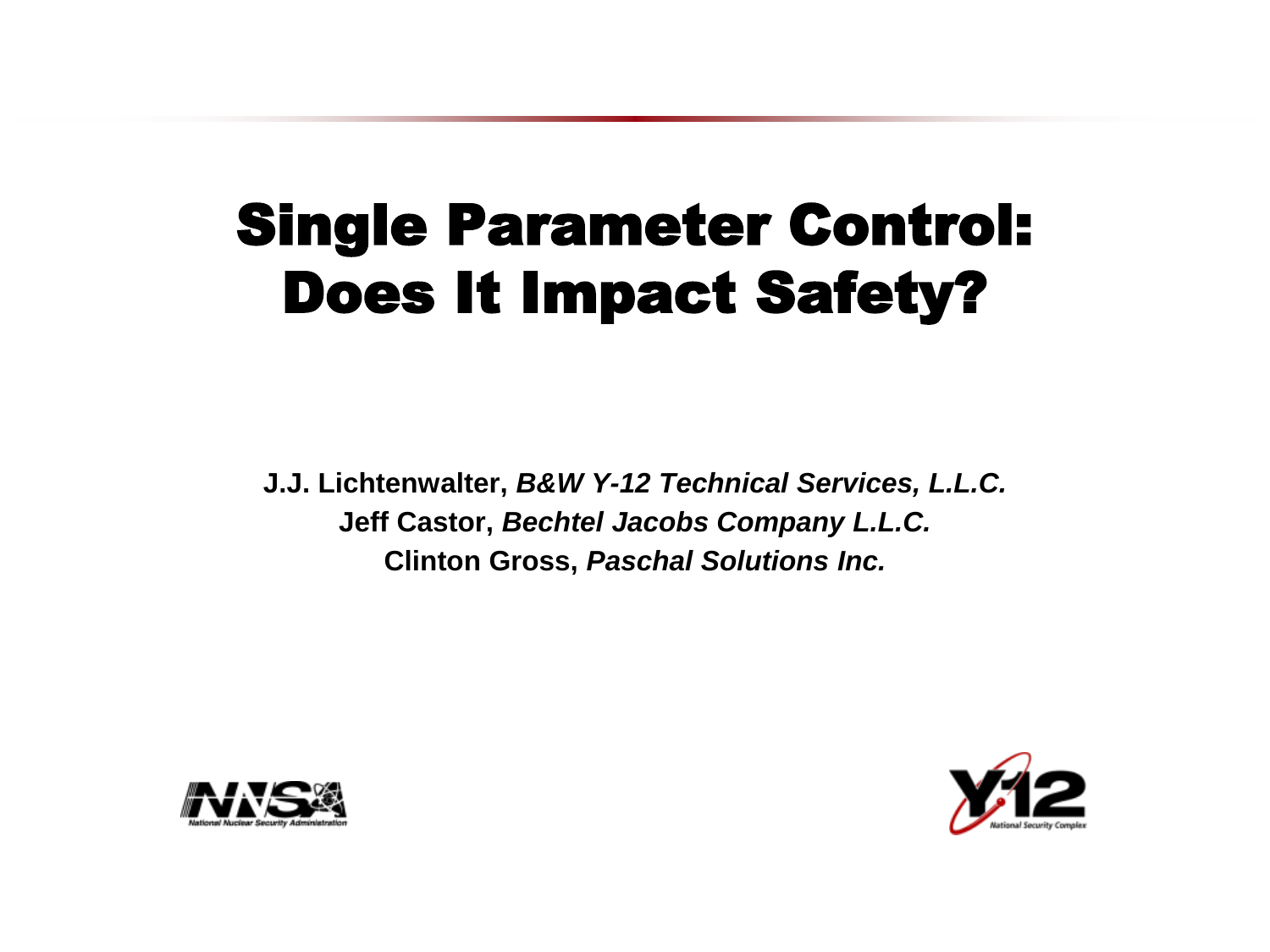## Reaffirmation/revision of ANSI/ANS-8.1-1998

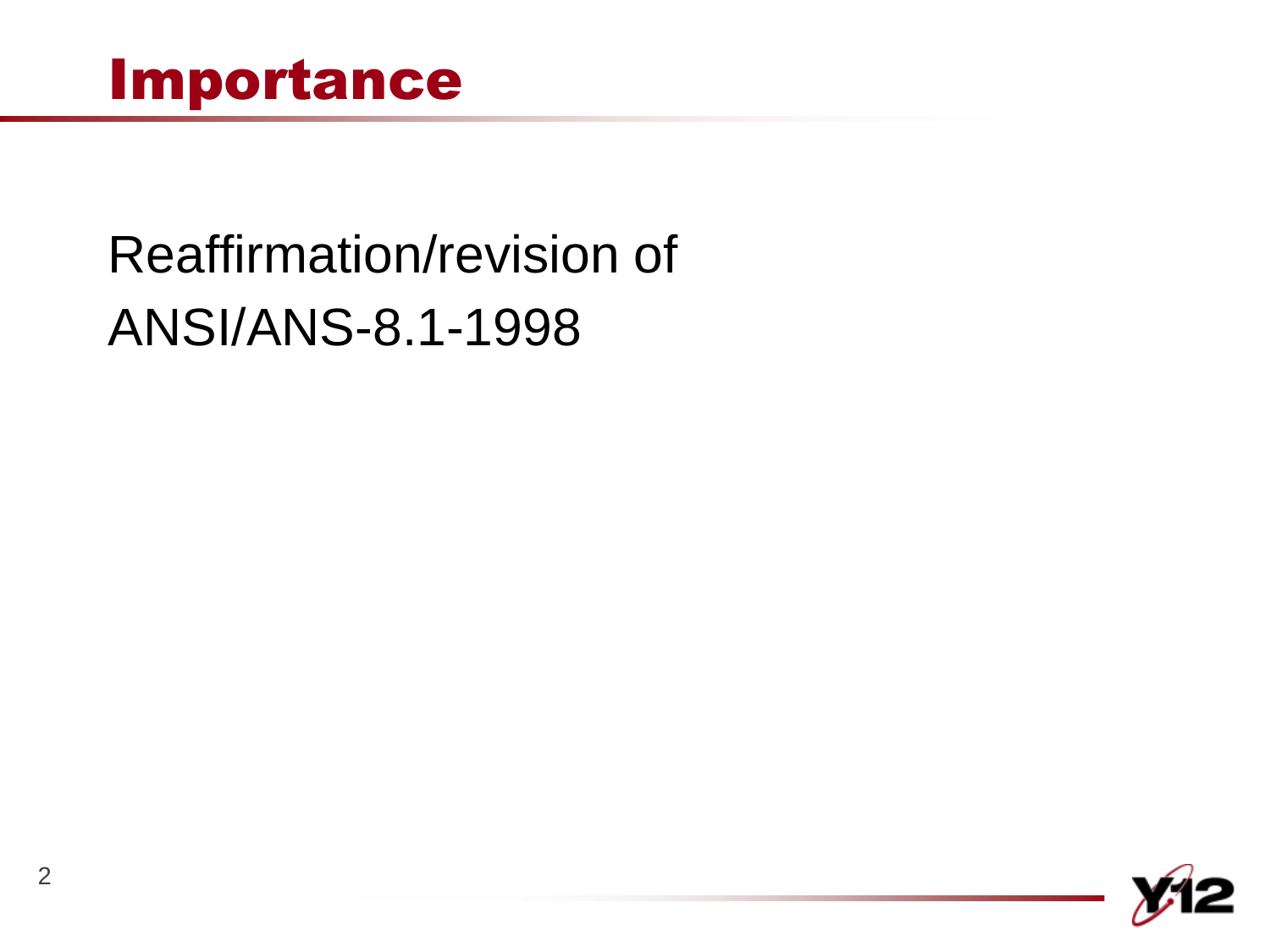#### Process Analysis (PA) Requirement

- NCS practitioners utilize the PA requirement to reduce the probability of a criticality accident.
- "Before a new operation with fissionable material is begun, or before an existing operation is changed, it shall be determined that the entire process will be subcritical under both normal and credible abnormal conditions." [ANSI/ANS-8.1]

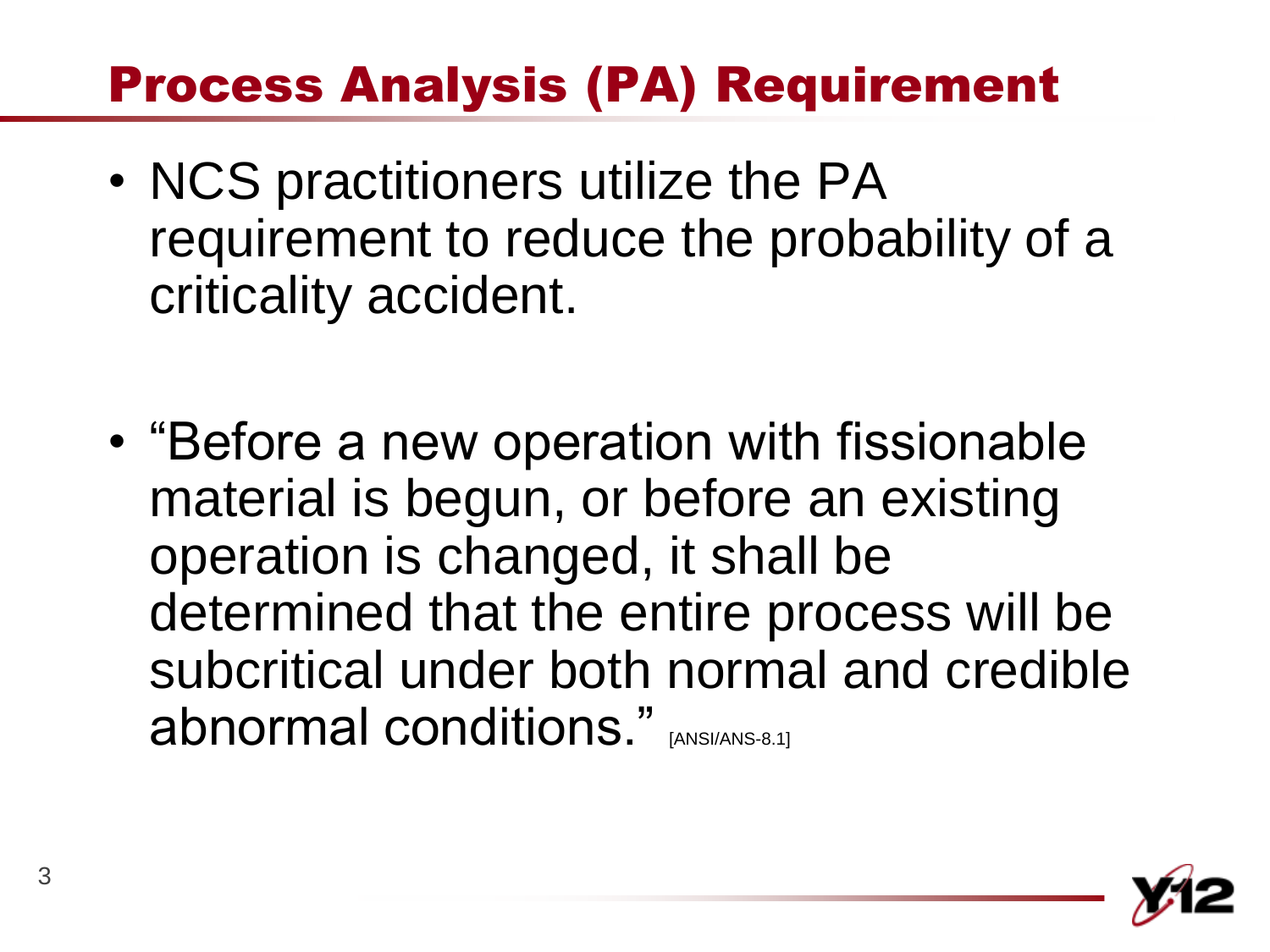#### Double Contingency Principle (DCP)

- "Process designs should/shall incorporate sufficient factors of safety to require at least two unlikely, independent, and concurrent changes in process conditions before a criticality accident is possible." [ANSI/ANS-8.1/DOE-STD-3007-2007 (indirectly)]
- NCS practitioners utilize the DCP to:
	- analyze abnormal events,
	- reduce the probability of a criticality accident, and
	- satisfy part of the PA requirement.

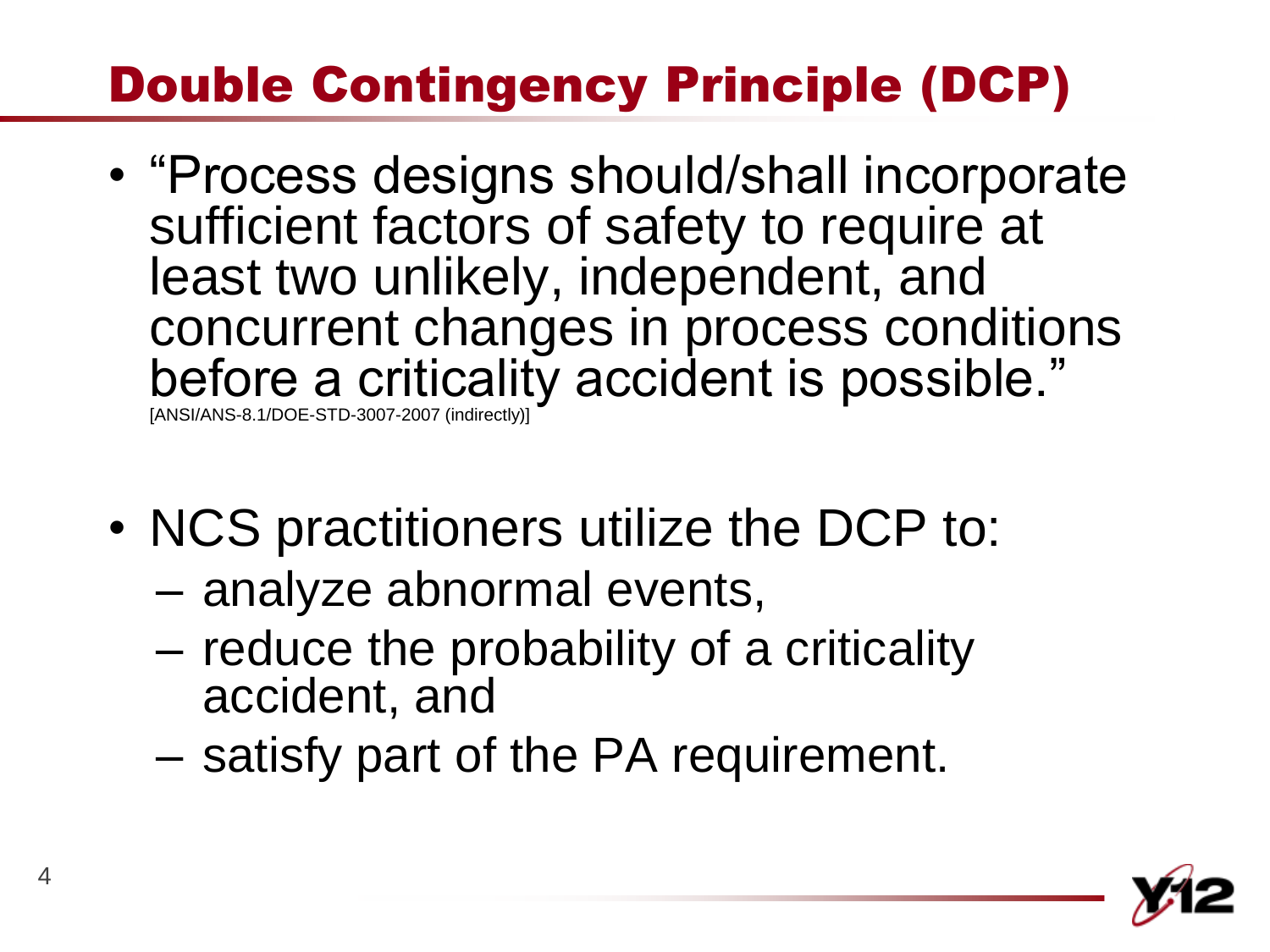#### DOE-STD-3007-2007

- The DCP is indirectly a "shall".
- "It is not always possible to control two independent parameters for every process, thus ANSI/ANS-8.1-1998 does not make the Double-Contingency Principle a requirement." [DOE-STD-3007-2007]
- True?

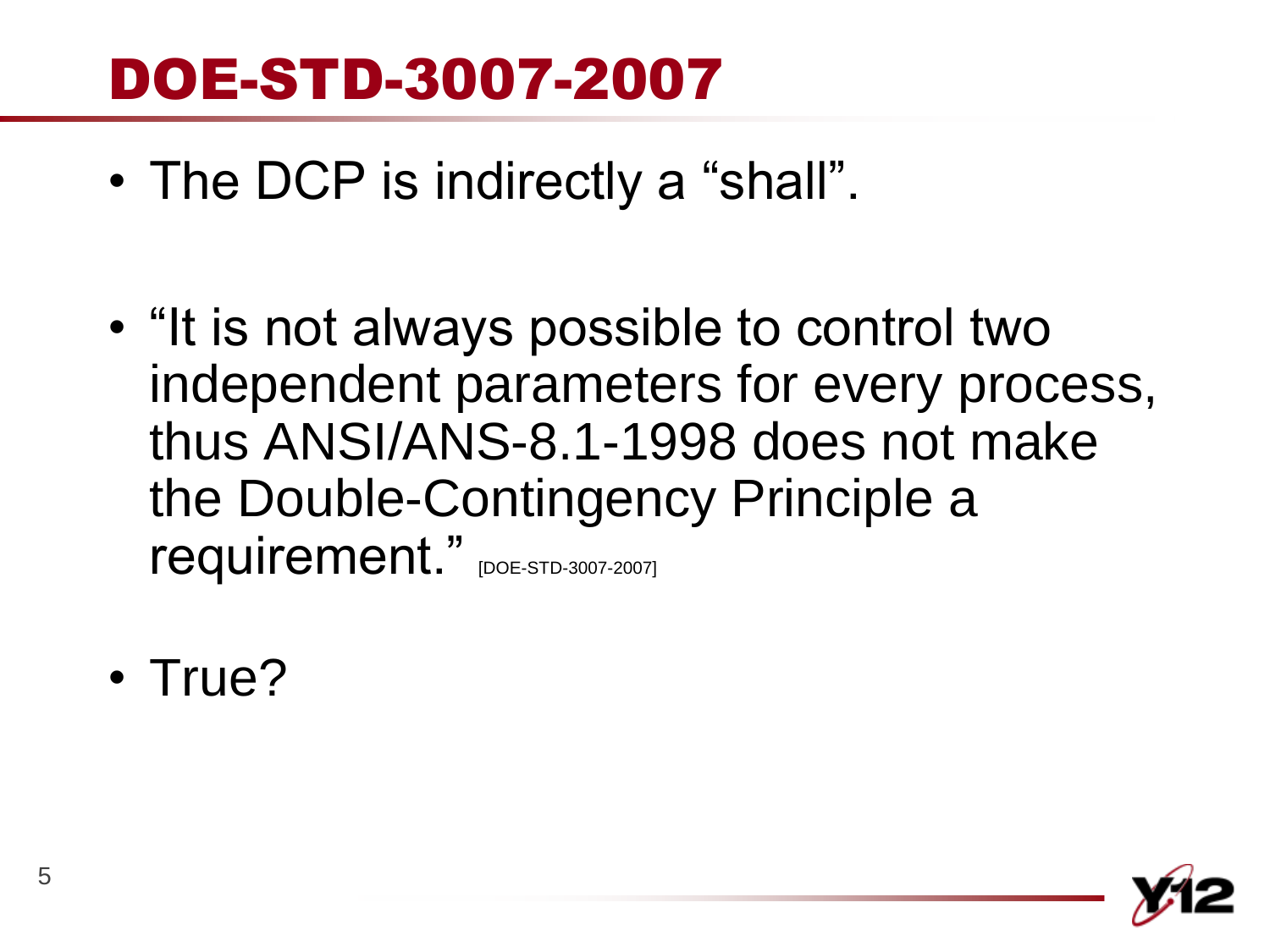## DOE-STD-3007-2007 (cont.)

- "Therefore, in the case where a criticality accident is credible and only one parameter is controlled, the process does not meet the Double-Contingency Principle." [DOE-STD-3007-2007]
- The Standard implies that the probability of a criticality accident has increased with single parameter control.
- True?

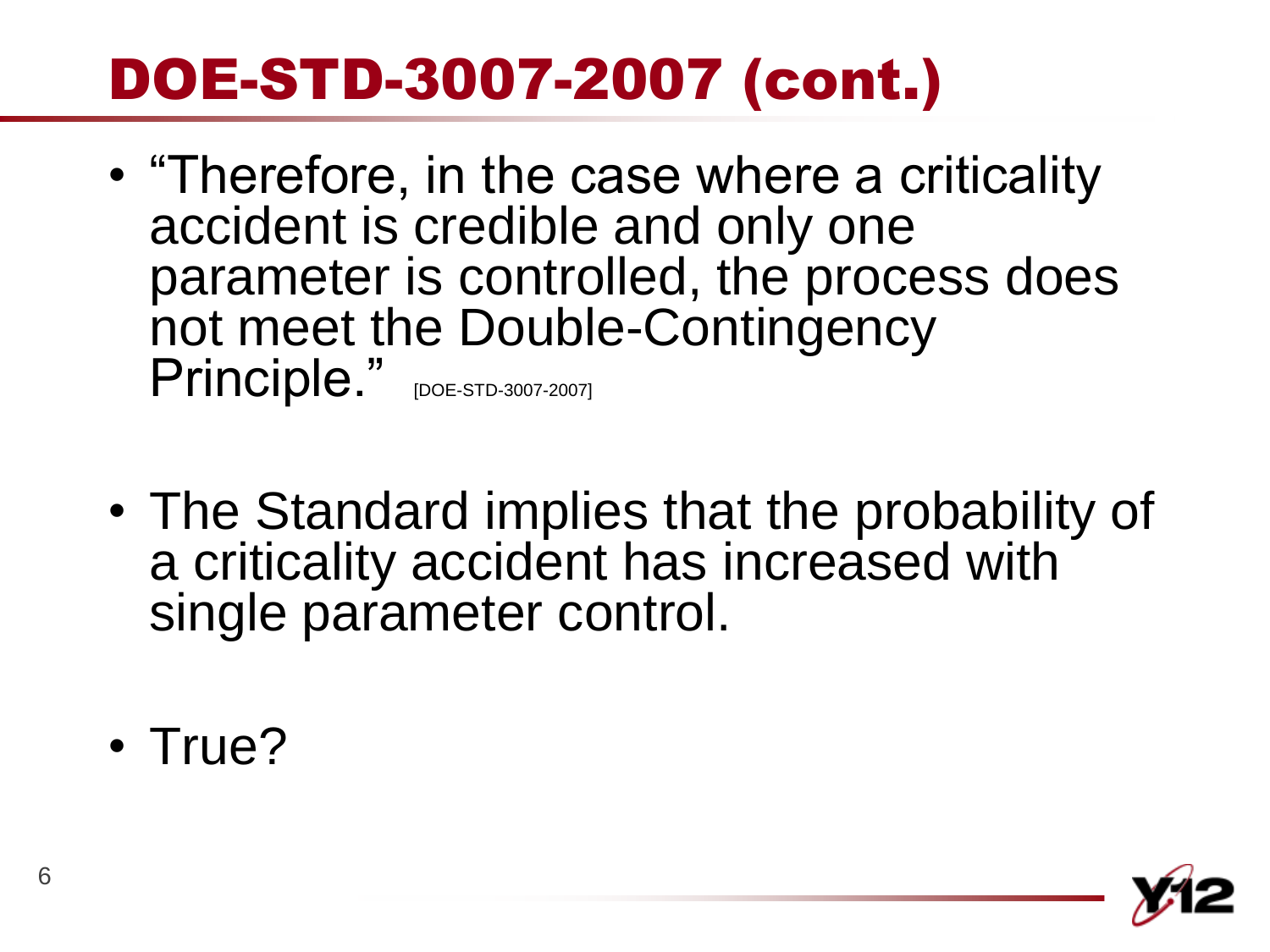### ANSI/ANS-8.1 Claim

- Why is the DCP a "should"?
- "First, it governs the attitude toward criticality safety evaluation by suggesting good judgment but not specifying it uniquely, as its application is difficult to confirm." **TTID-70161**
- "Second, under certain conditions where personnel are protected by shielding, singlecontingent control may be acceptable." [TID-7016]

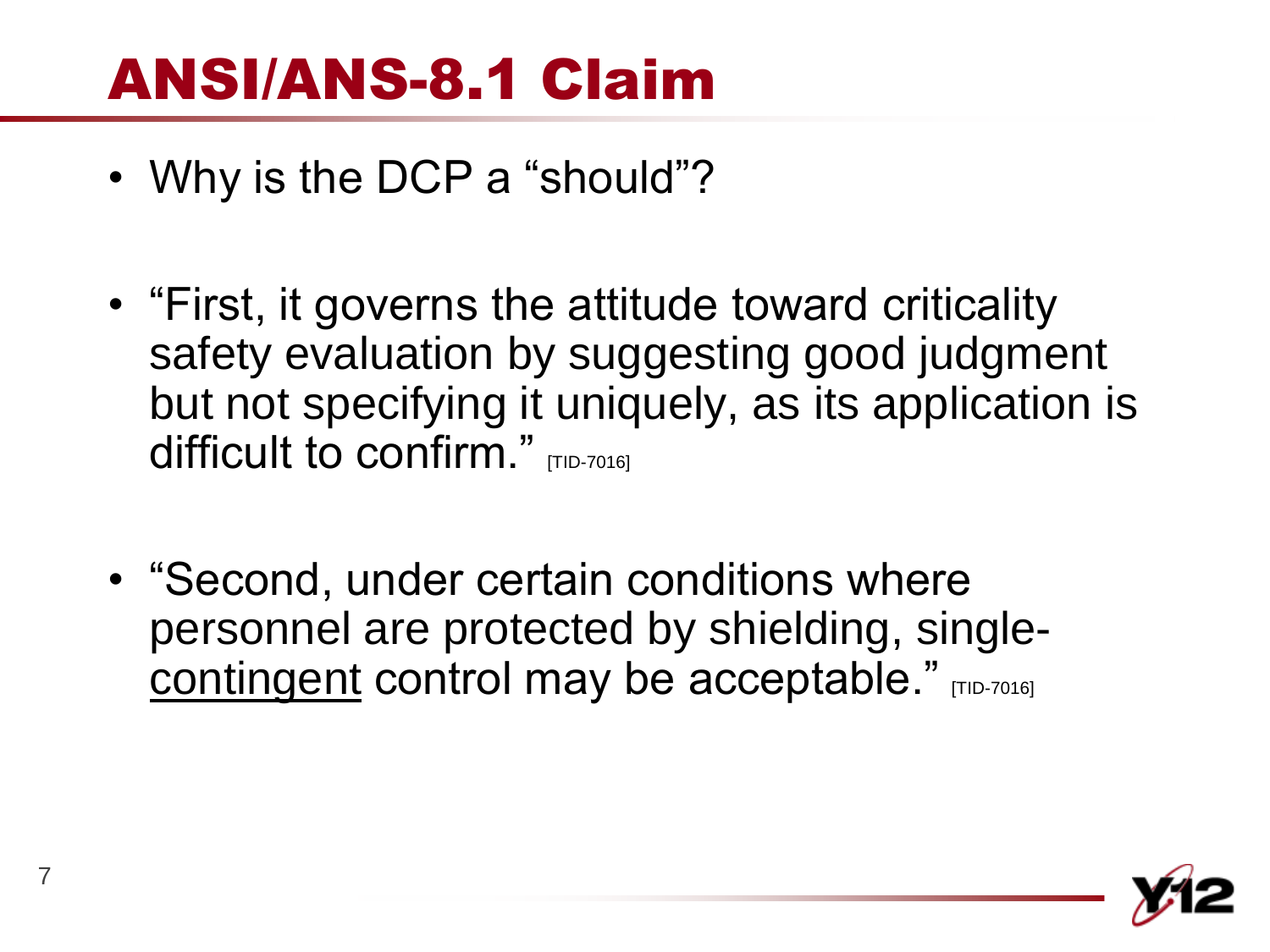## ANS/ANSI-8.1 Claim (cont.)

- "Clearly, there are single contingencies that are so unlikely that they are acceptable." [Nuclear Criticality: Heritage Conference 2000 DVD Set]
- "You can't satisfy the Double Contingency Principle for all operations." [Nuclear Criticality: Heritage Conference 2000

DVD Set]

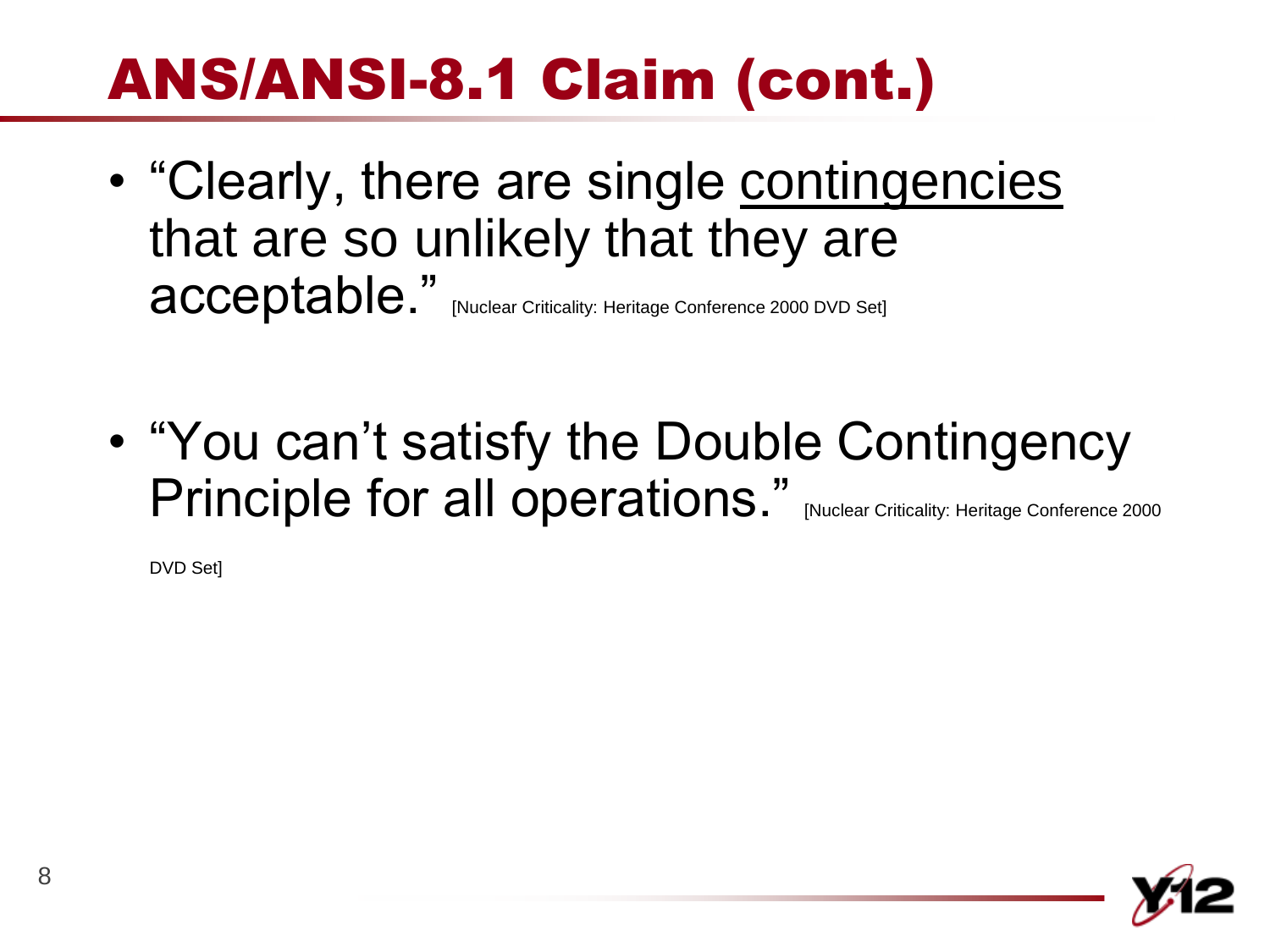#### Nuclear Regulatory Commission

- The DCP is a "should".
	- "Therefore, the standard recognizes that adherence to the DCP can be one means, but is not necessarily the only means of meeting the underlying subcriticality [PA] requirement". [Interim Staff Guidance-03, Rev. 0]

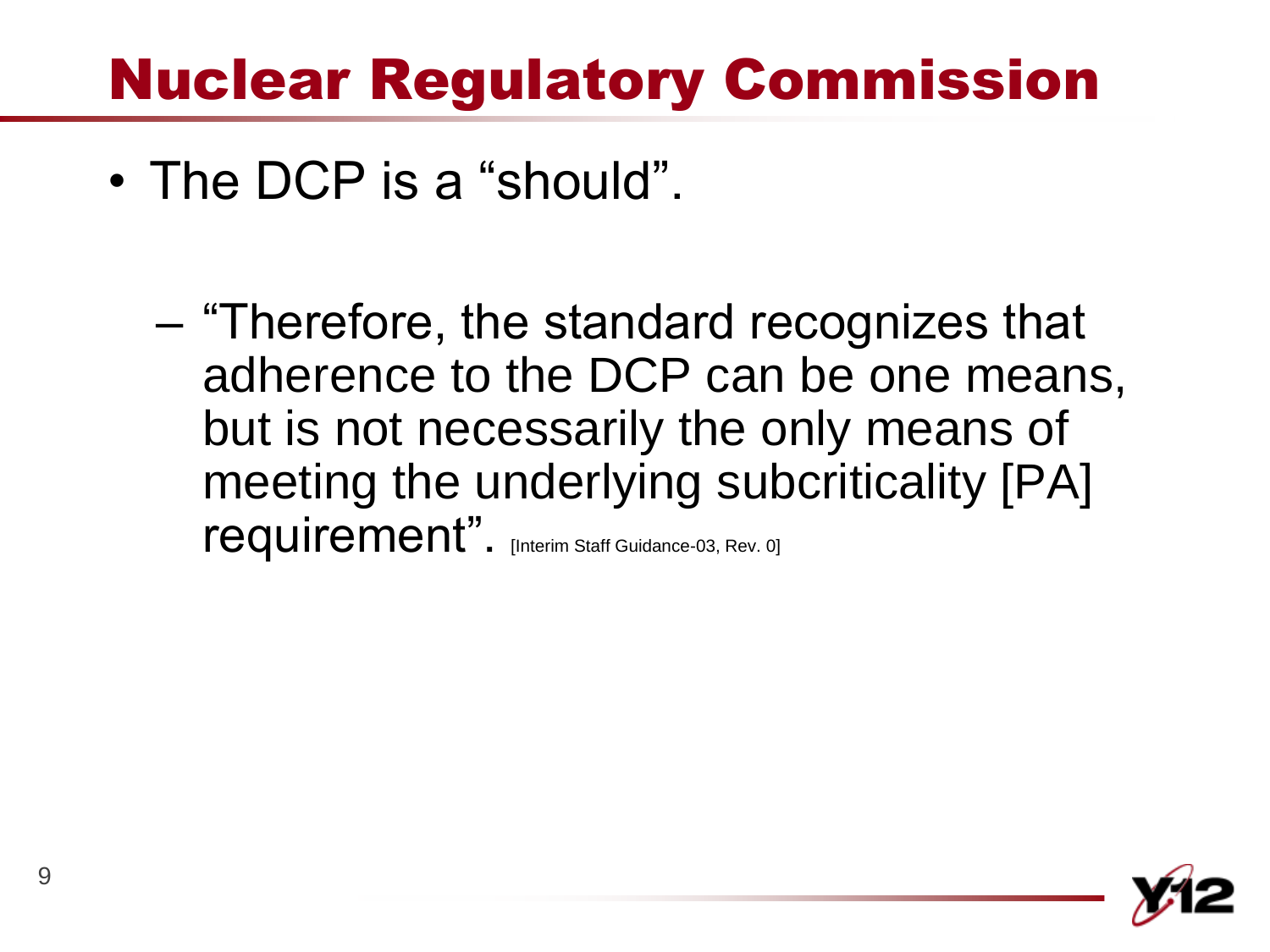#### Acceptability of Single Parameter Control

- "Nuclear criticality safety is achieved by controlling one or more parameters of the System..." [ANSI/ANS-8.1]
- ANSI/ANS-8.22 provides guidance on limiting and controlling a single parameter: moderation.
- "The DCP does not necessarily require two controls; it requires "at least two…changes in process conditions" be needed before criticality is possible. Meeting this may necessitate one, two, or more than two controls depending on the possible conditions that can lead to criticality." [Interim Staff Guidance-03, Rev. 0]

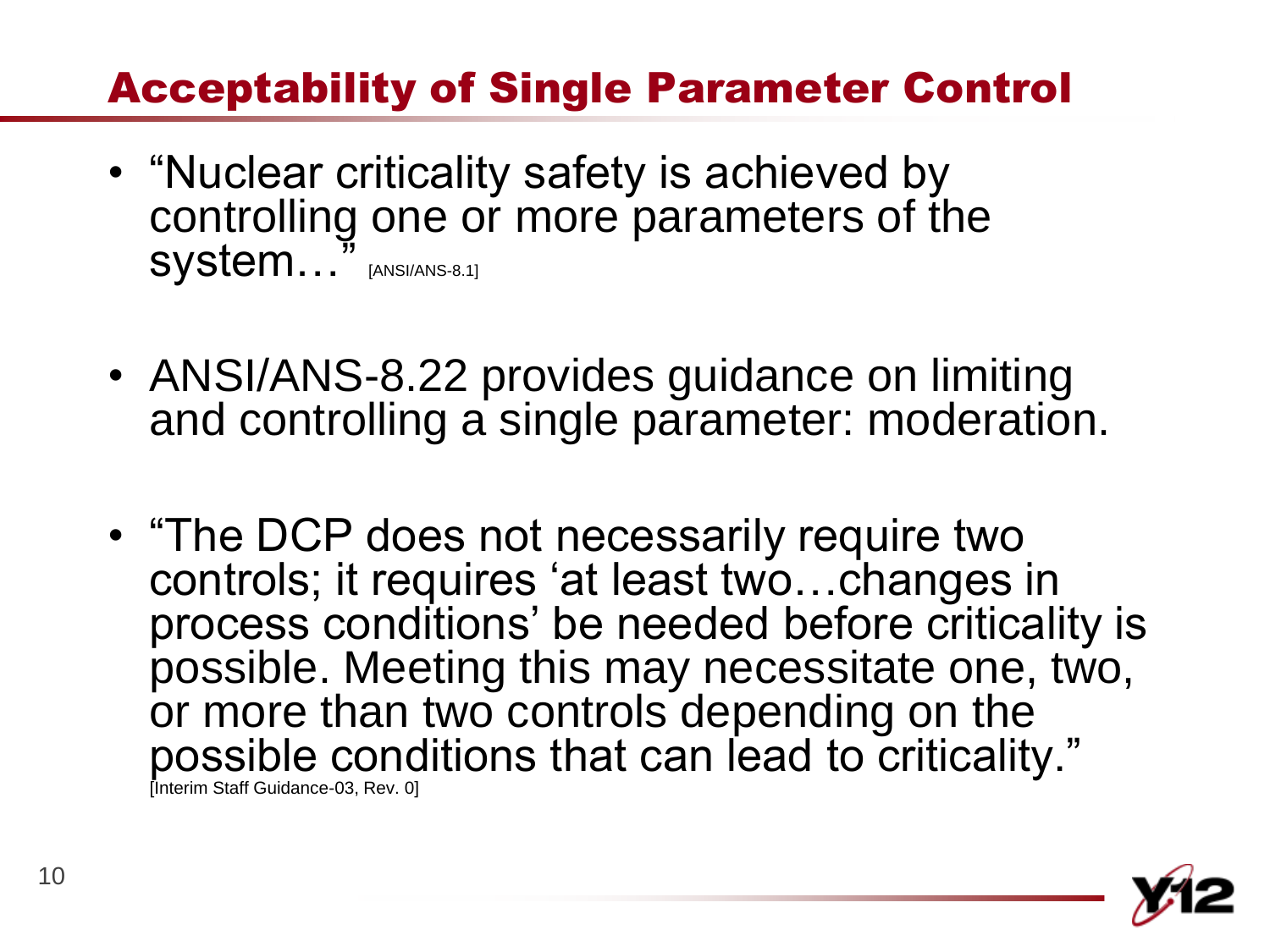#### Acceptability of Single Parameter Control (cont.)

- "As few control parameters as feasible should be used, preferably only one. Of those available, considerations of geometry and mass, in their respective types of systems, are probably the simplest to apply."  $(K+1380)$
- "Combinations of parameters are sometimes feasible but should be used with care, especially where administrative controls are required for each." IK-13801

H. Henry, et. al, *Studies in Nuclear Safety*, K-1380, 1957

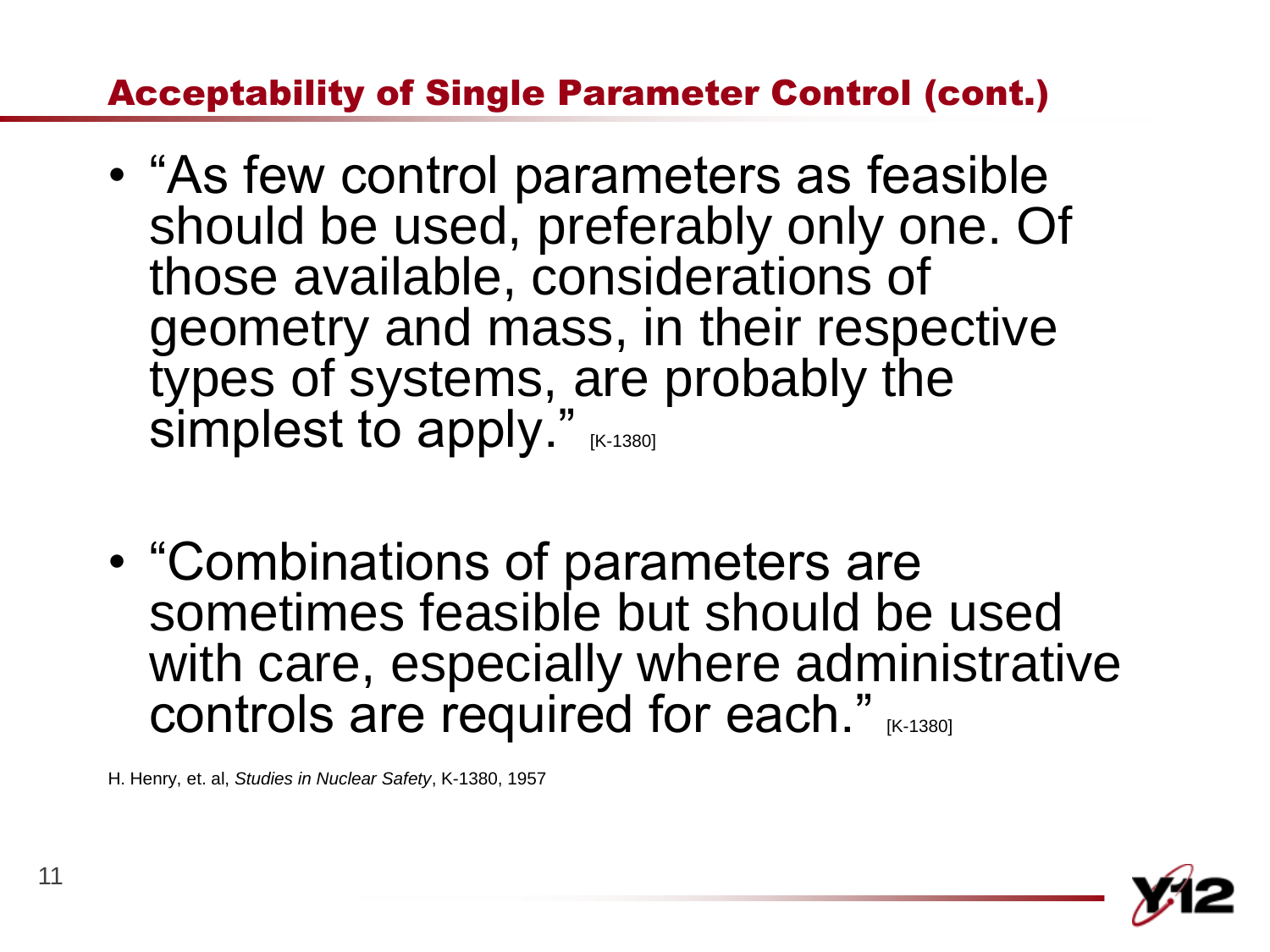#### Acceptability of Single Parameter Control (cont.)

• "Where safety based on geometry alone is precluded, designs may be predicated on batch sizes and/or chemical concentrations…" [ORNL-2087/LA-2063]

A.D. Callihan, *Critical Experiments and Nuclear Safety at Oak Ridge National Laboratory,* ORNL-2087, 1956. A.D. Callihan, et. al, *Nuclear Safety Guide,* LA-2063, 1956.

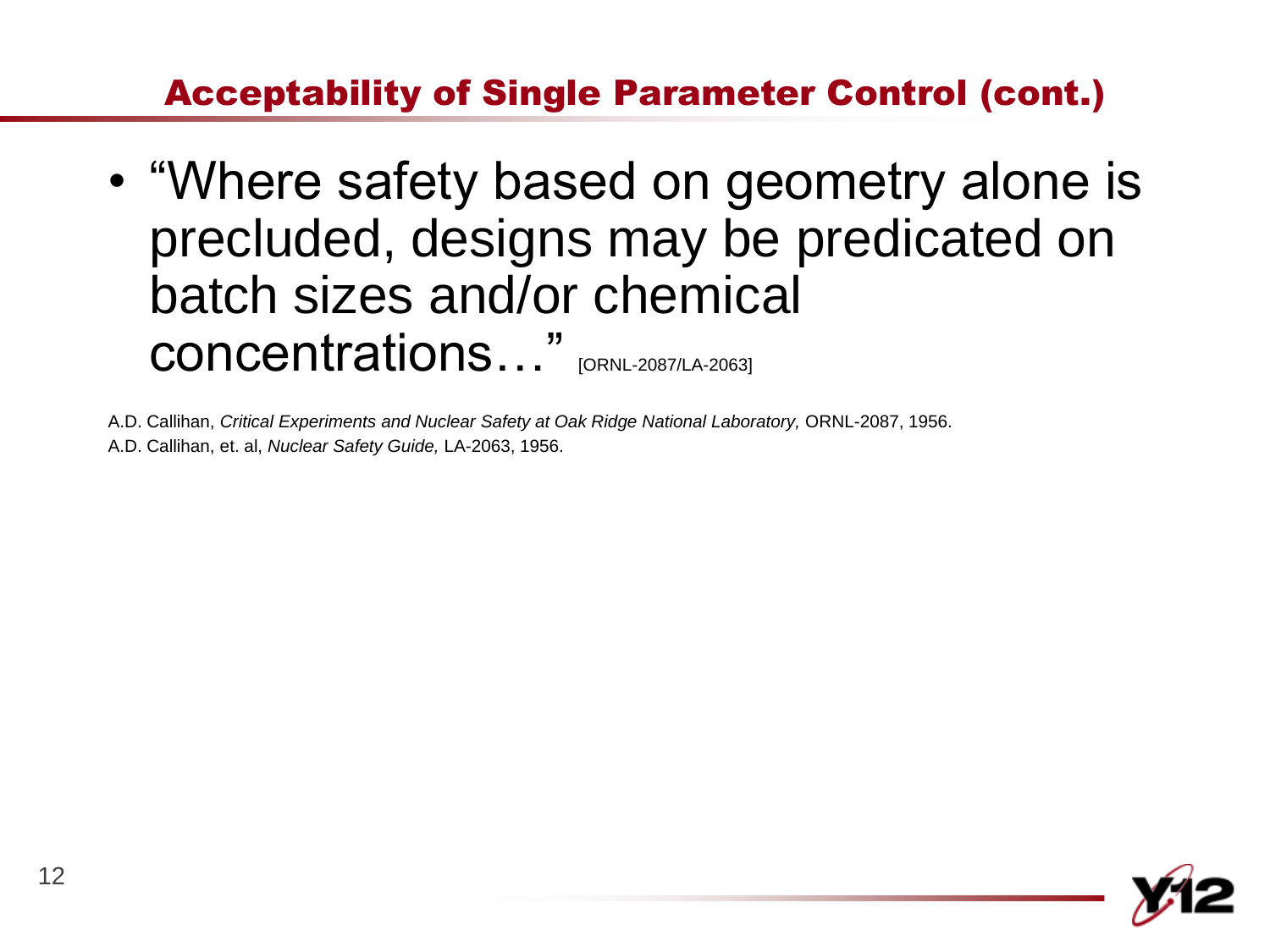## Single Parameter Control Alone

Changes in process conditions may only equate to a single parameter affected and that one parameter is all that can be controlled.

Example: improper loading of solids / requirement on loading (mass); however, some overload leads to a criticality accident

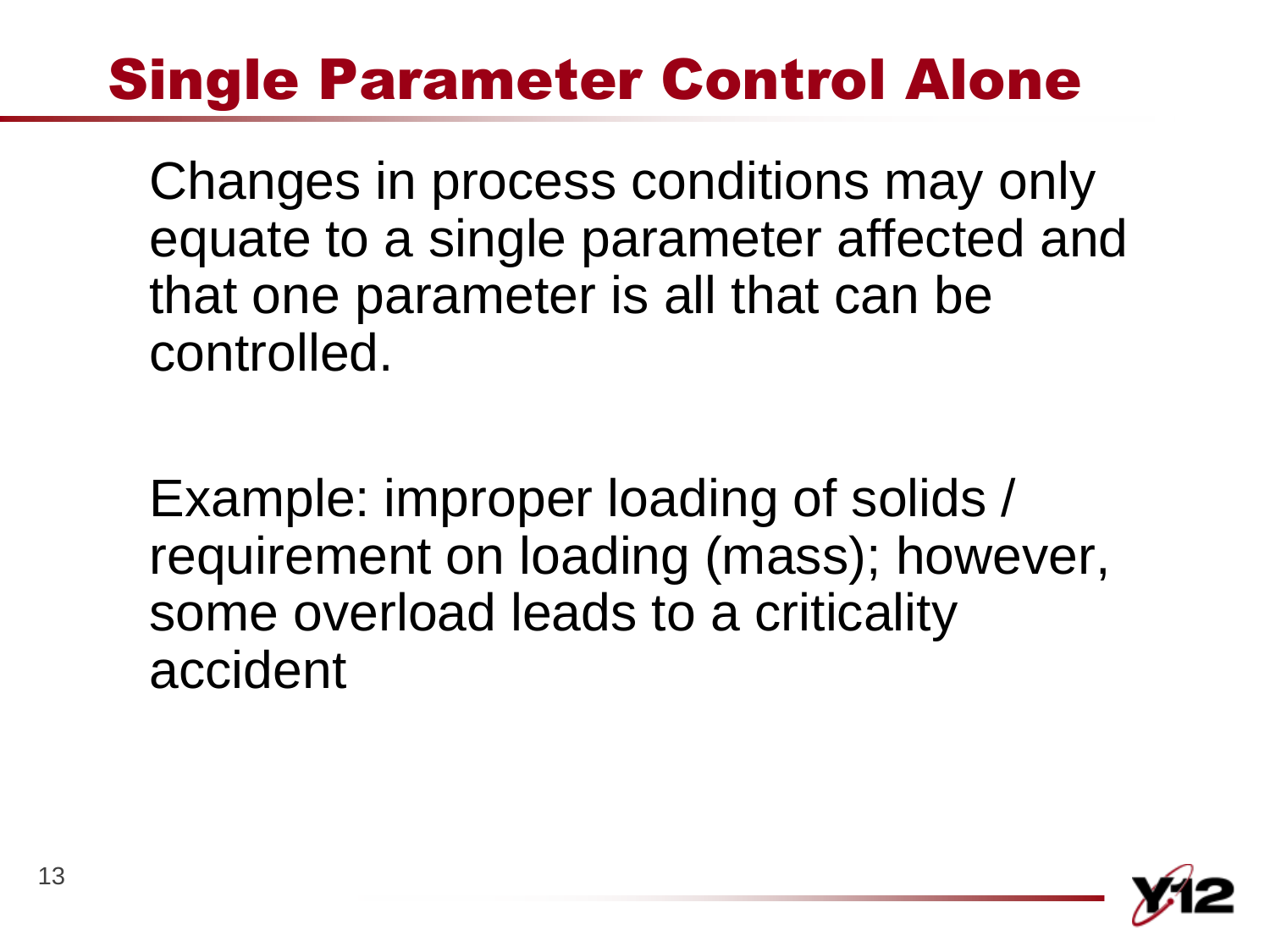#### Single Parameter Control Alone (cont.)

Changes in process conditions usually only equate to a single parameter affected and it is possible that control on another parameter is not needed to ensure subcriticality.

– Other controls may be excluded based on limiting natural physiochemical processes

Example: overload of solids (mass) / bulk density of solid does not support a criticality accident at overload mass (density)

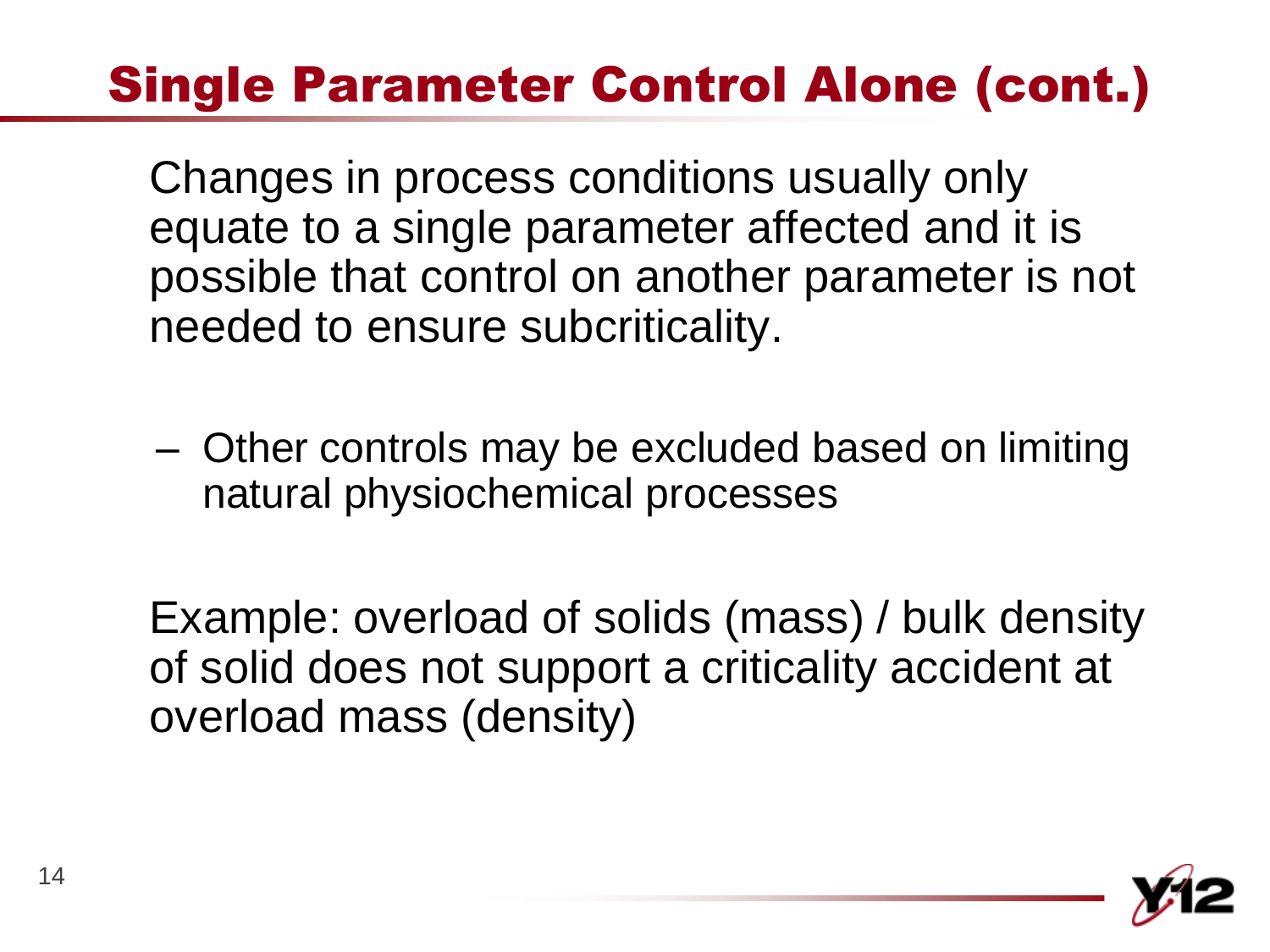#### Single Parameter Affected

Changes in process conditions usually only equate to a single parameter affected but the control on another parameter is needed to ensure subcriticality.

Example: water intrusion (moderation) / requirement on container dimensions (volume)

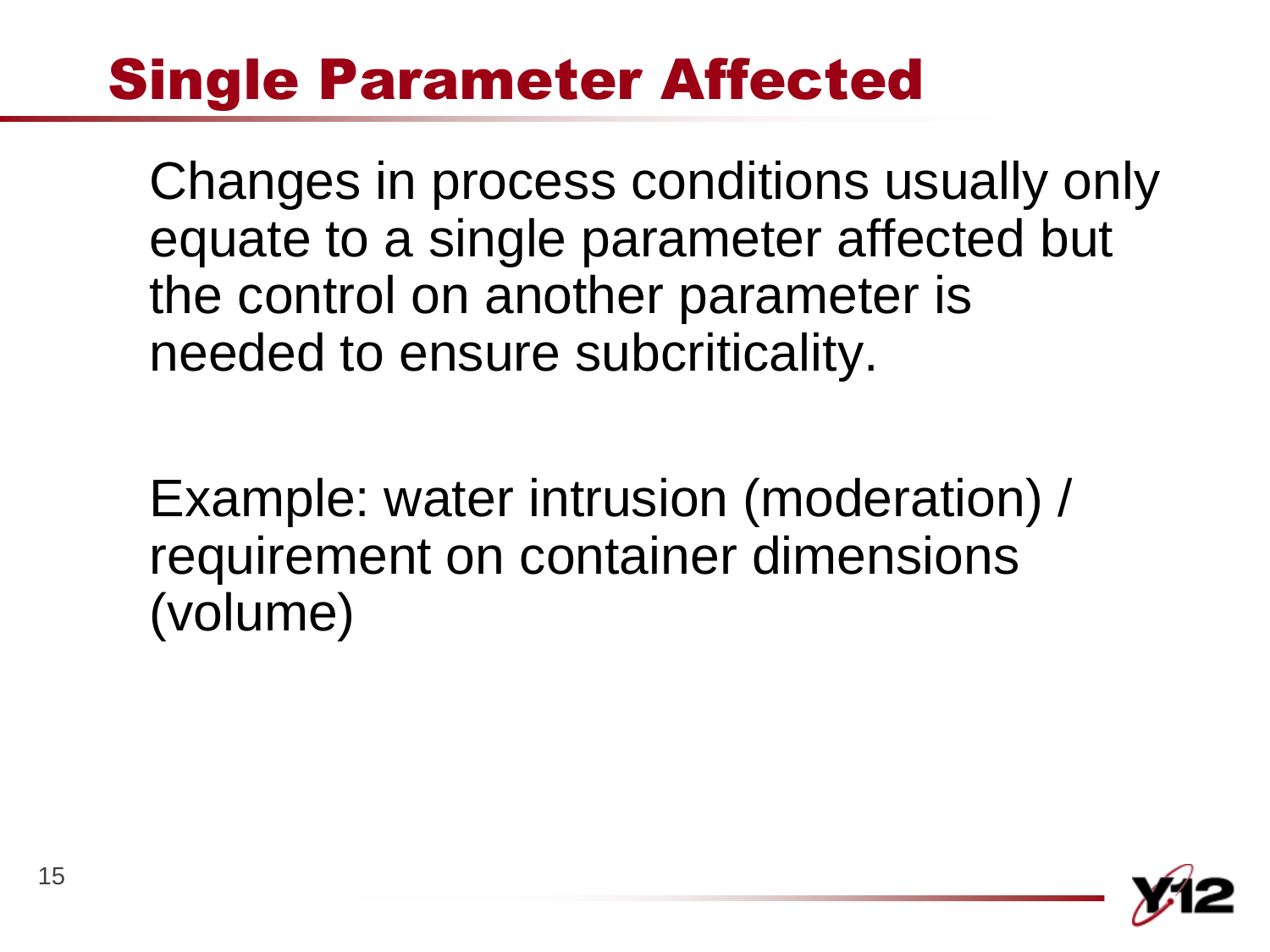#### Multiple Parameter Affected

• Changes in process conditions rarely may involve multiple parameters requiring multiple controls on multiple parameters

Example: forklift wrecks into an array (interaction, geometry) / control on container loading (mass), container diameter (geometry), fixed spacers (interaction)

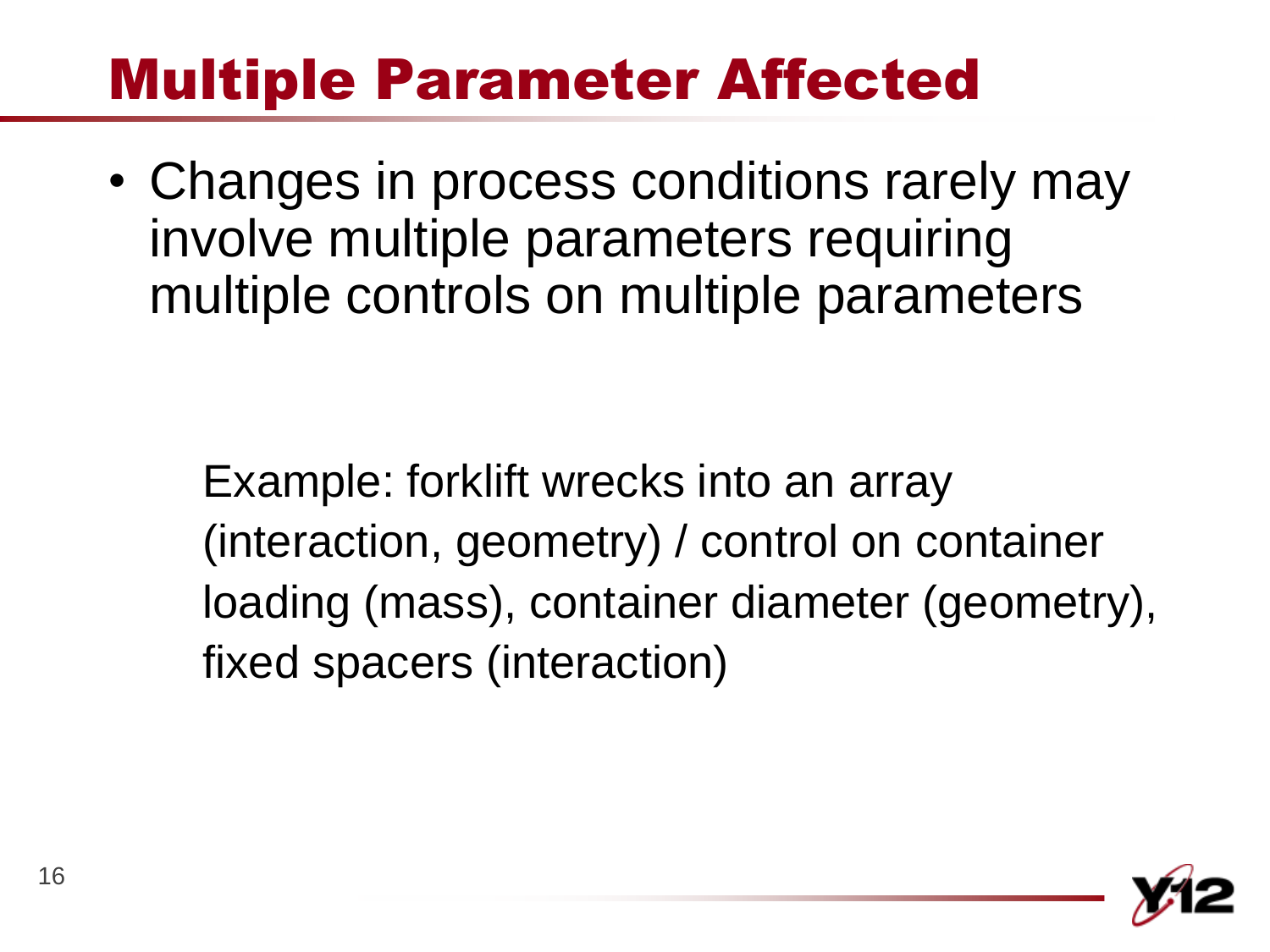### Single Parameter Control

"The number of controls required upon a single controlled process parameter shall be based upon control reliability and any features that mitigate the consequences of control failure." [Interim Staff Guidance-03, Rev. 0]

"The DCP does not necessarily require two controls; it requires "at least two…changes in process conditions" be needed before criticality is possible. Meeting this may necessitate one, two, or more than two controls depending on the possible conditions that can lead to criticality." [Interim] Staff Guidance-03, Rev. 0]

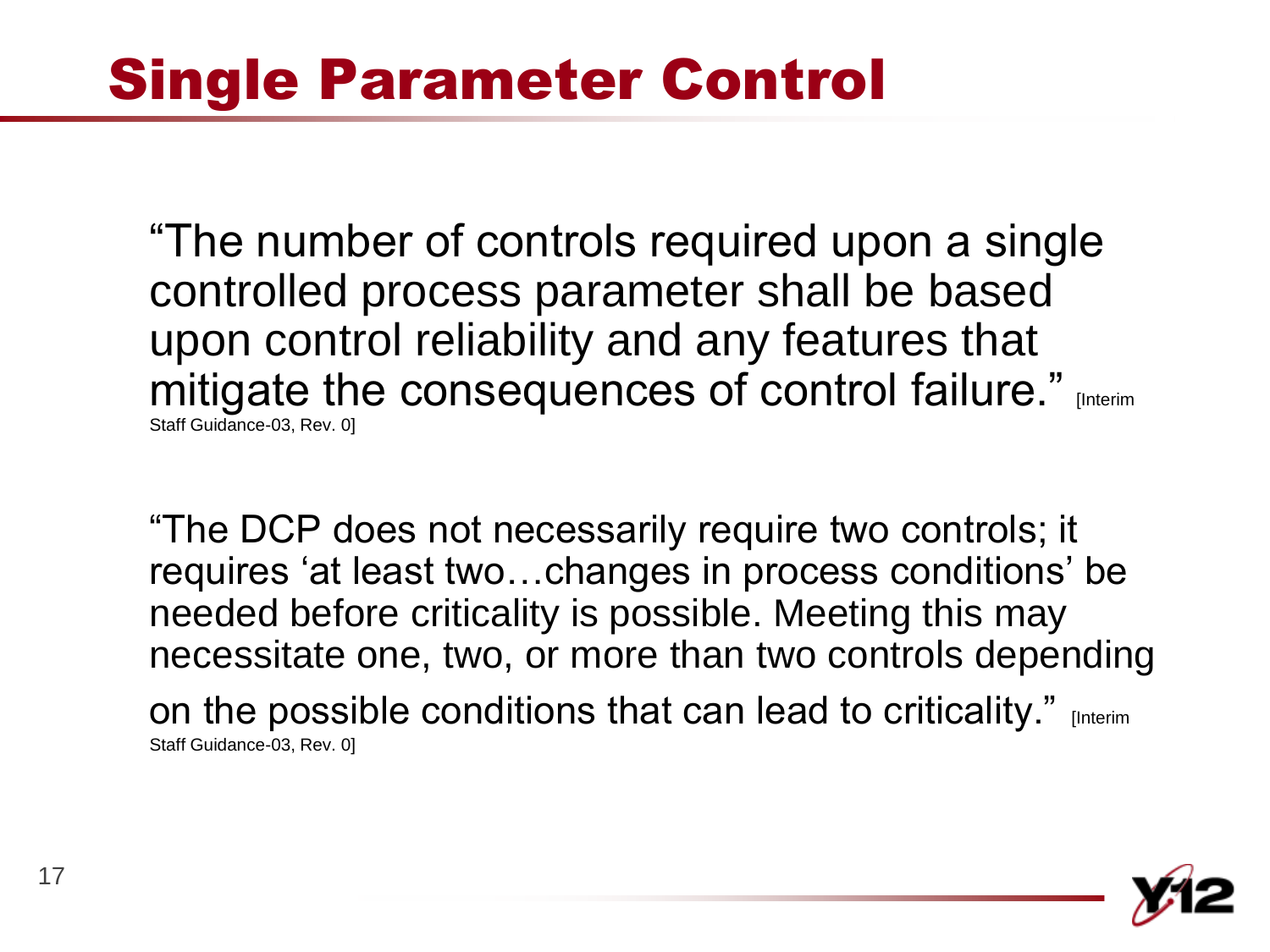# Single Parameter Control (cont.)

- Historical evidence supports
- There are a large number of changes in process conditions that only equate to a single parameter affected
- Single parameter control can result in just as safe a process as multiple parameter control because it is the controls that are important to safety, not the number of parameters controlled.

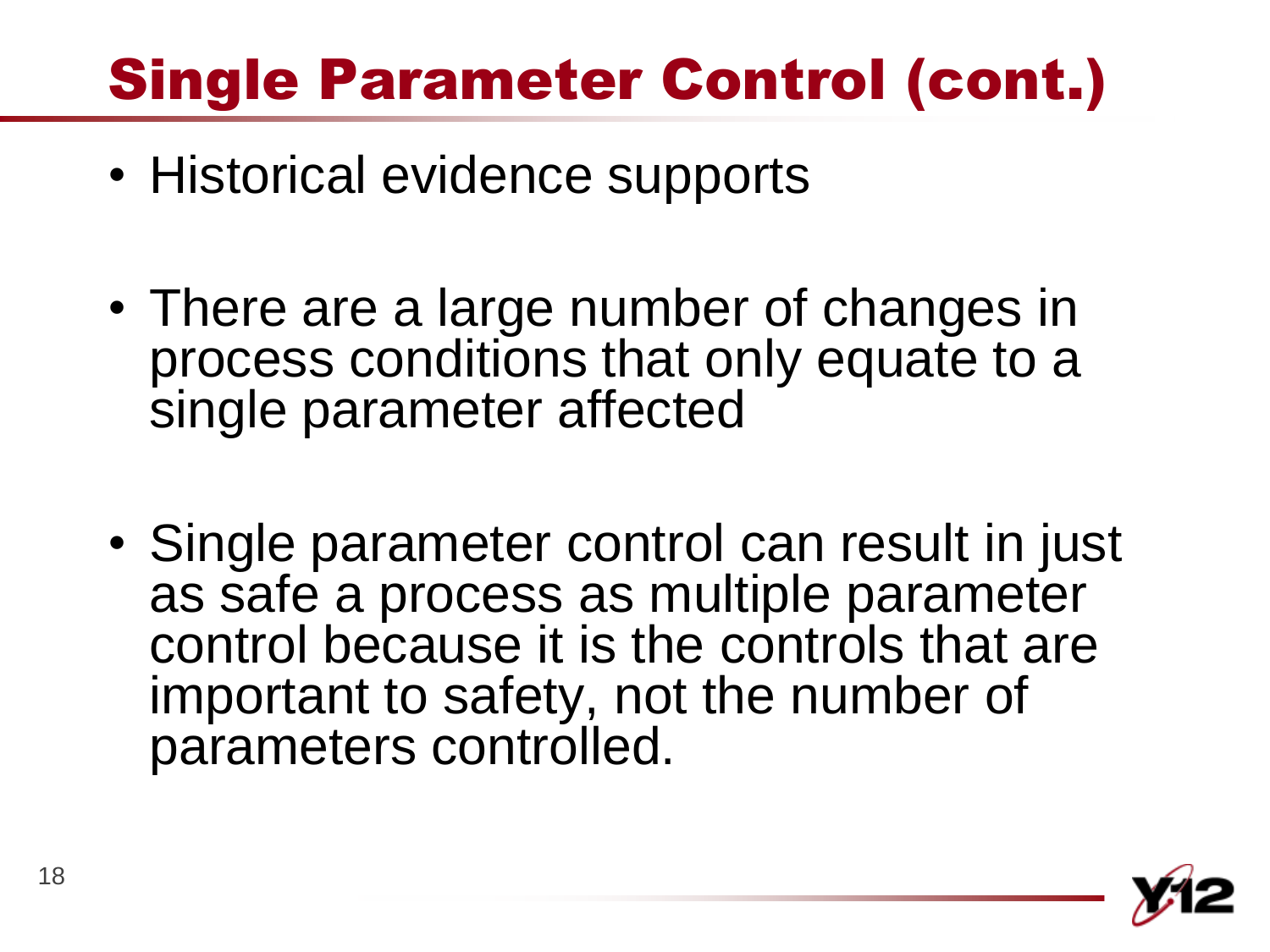#### Consequences

- Without the allowance for multiple controls on a single parameter:
	- NCS practitioners may use:
		- less reliable or less robust administrative controls on multiple parameters in place of engineered controls on one parameter, reducing safety
		- try to "fit to" multiple parameter control

Example: claim mass in addition to concentration control for waste disposal

– This conflicts with the DOE 420.1b and ANSI/ANS-8.1 preferred order of controls.

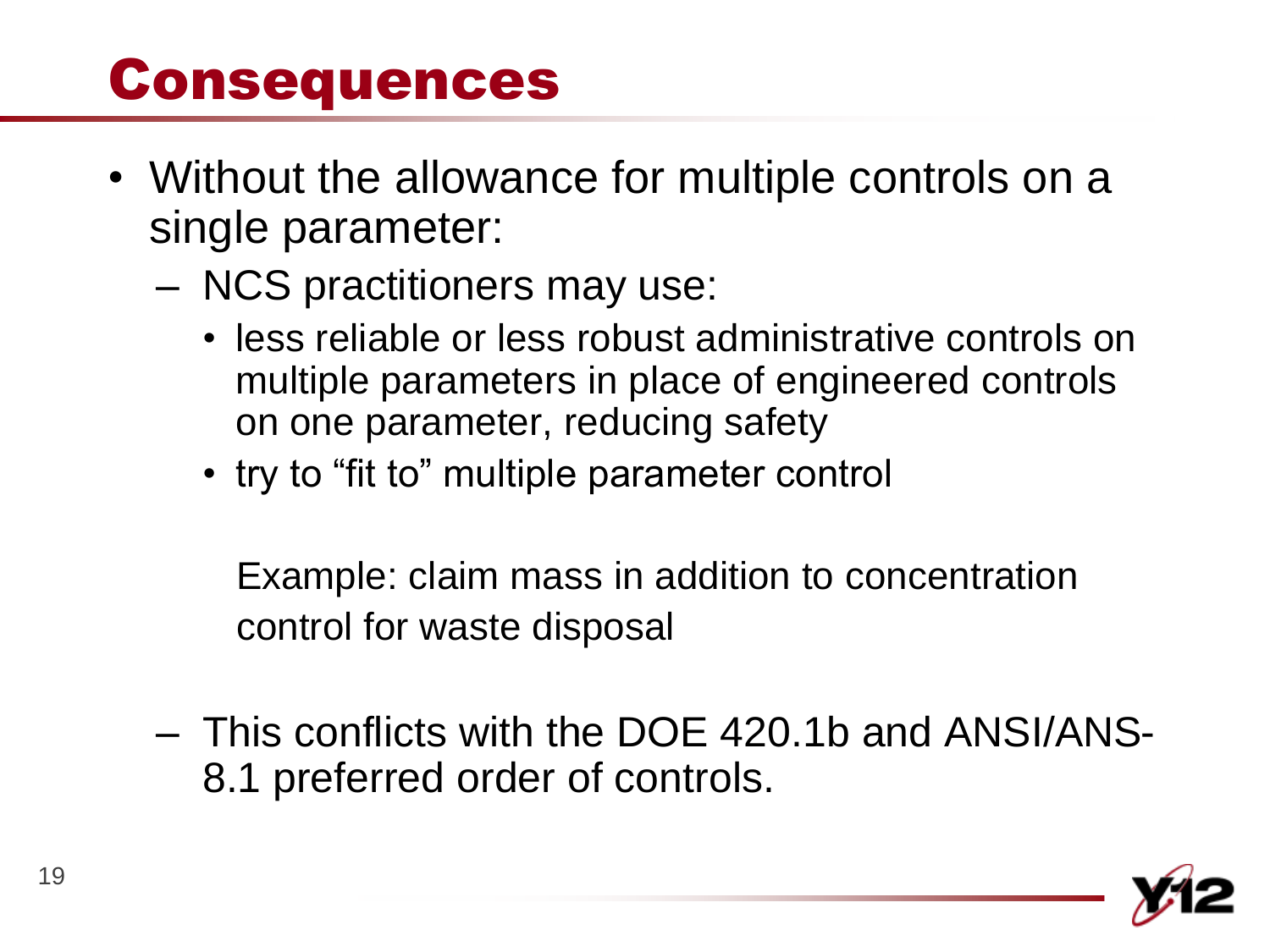# Consequences (cont.)

Example: a geometry controlled solution tank leaks to a geometry controlled dike

- A DOE deviation required
	- Implies reduction in safety
- ANSI/ANS-8.1, Section 4.2.3 prefers geometry control. Inference: safest
- Historical references (e.g., TID-7016) prefer geometry control. Inference: safest

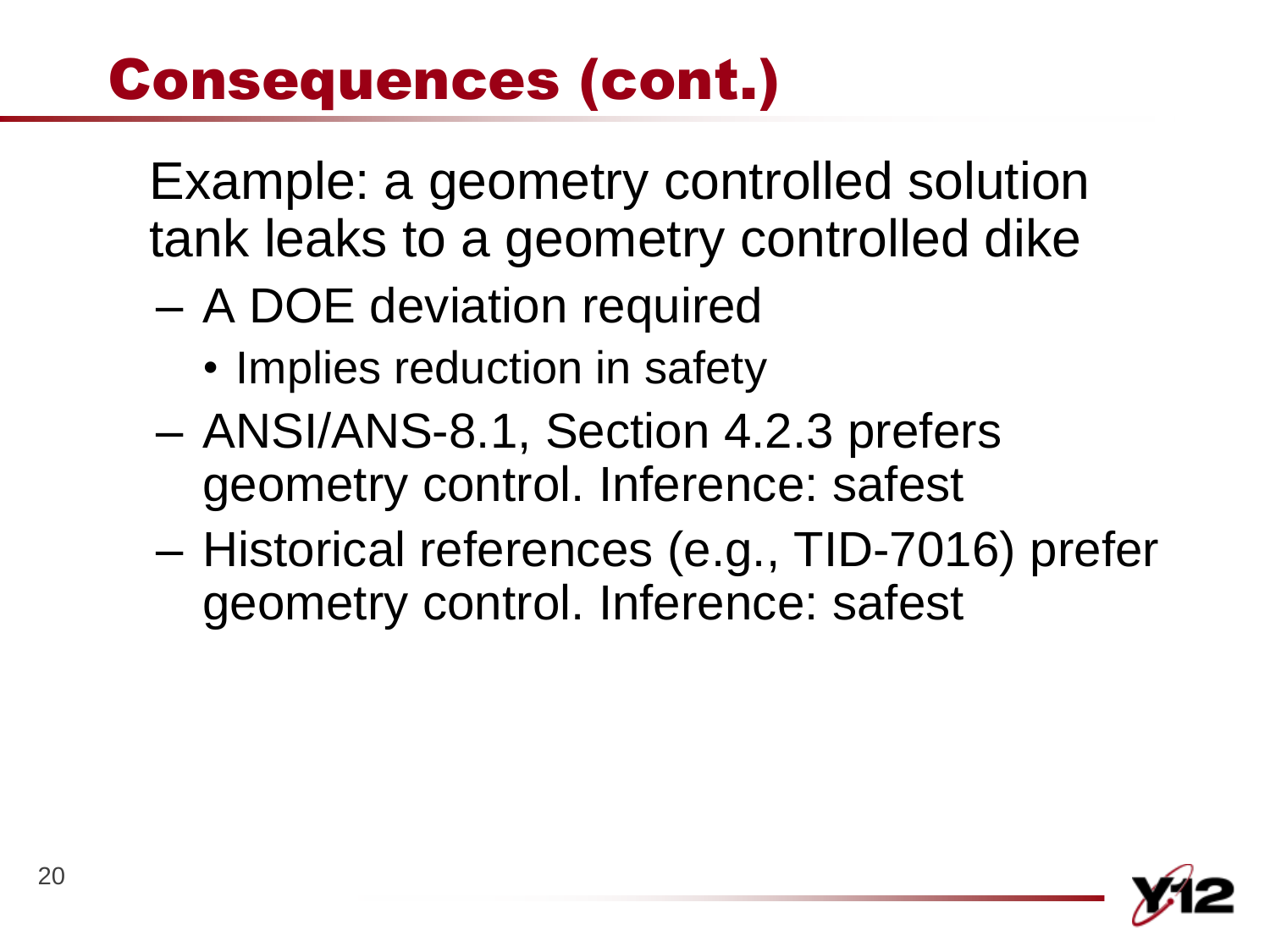#### Conclusions

- NCS depends upon:
	- the correct identification of real-world changes in process conditions
	- the appropriate selection of independent, robust, reliable controls
	- no common-mode failures whether single or multiple parameter control
		- in either case, a common-mode failure that defeats multiple controls will likely have the same negative consequence.

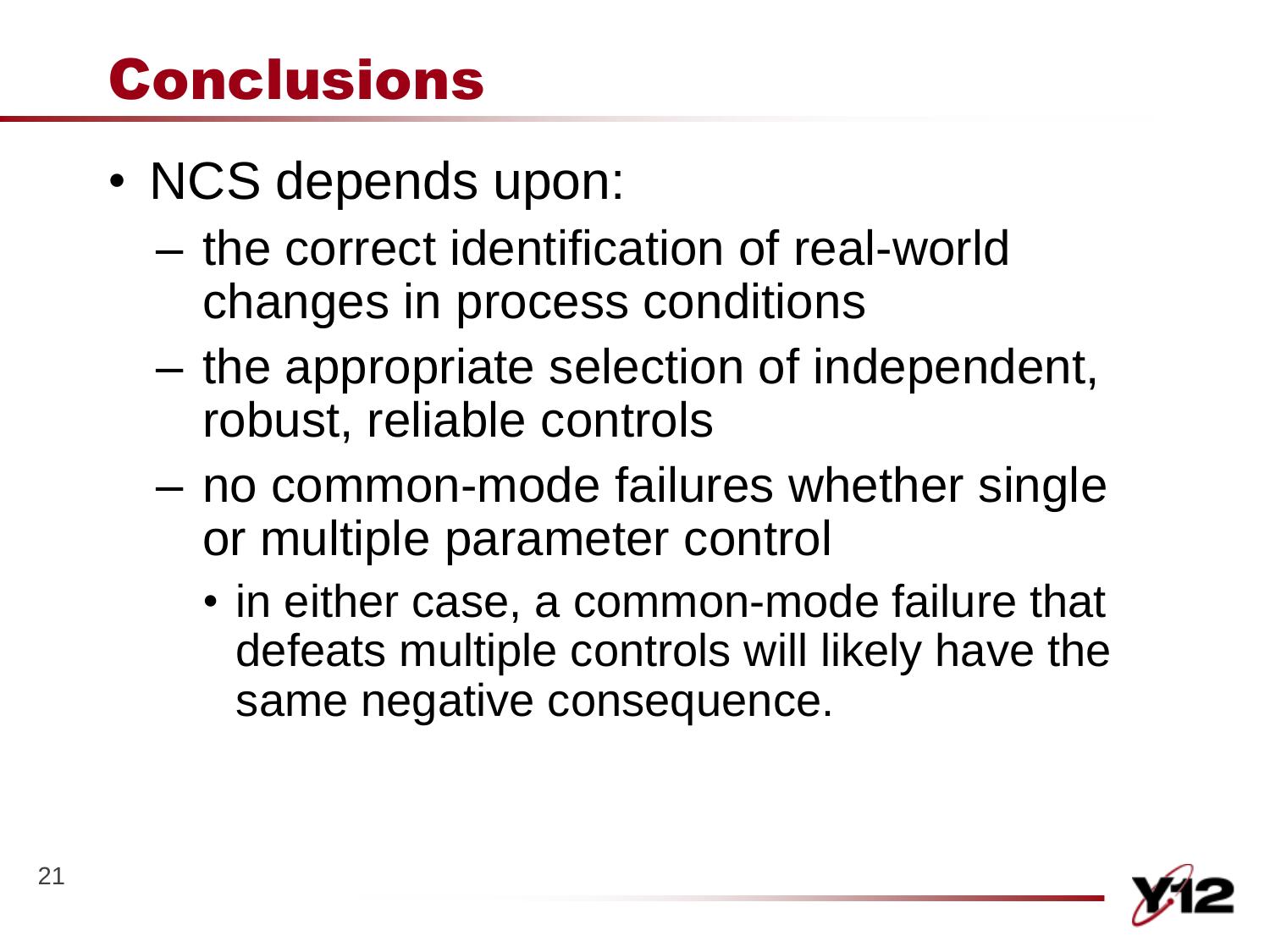### Conclusions (cont.)

Historical evidence supports the DCP being a "should" in ANSI/ANS-8.1, Section 4.2.2 and single parameter control in Section 4.2.